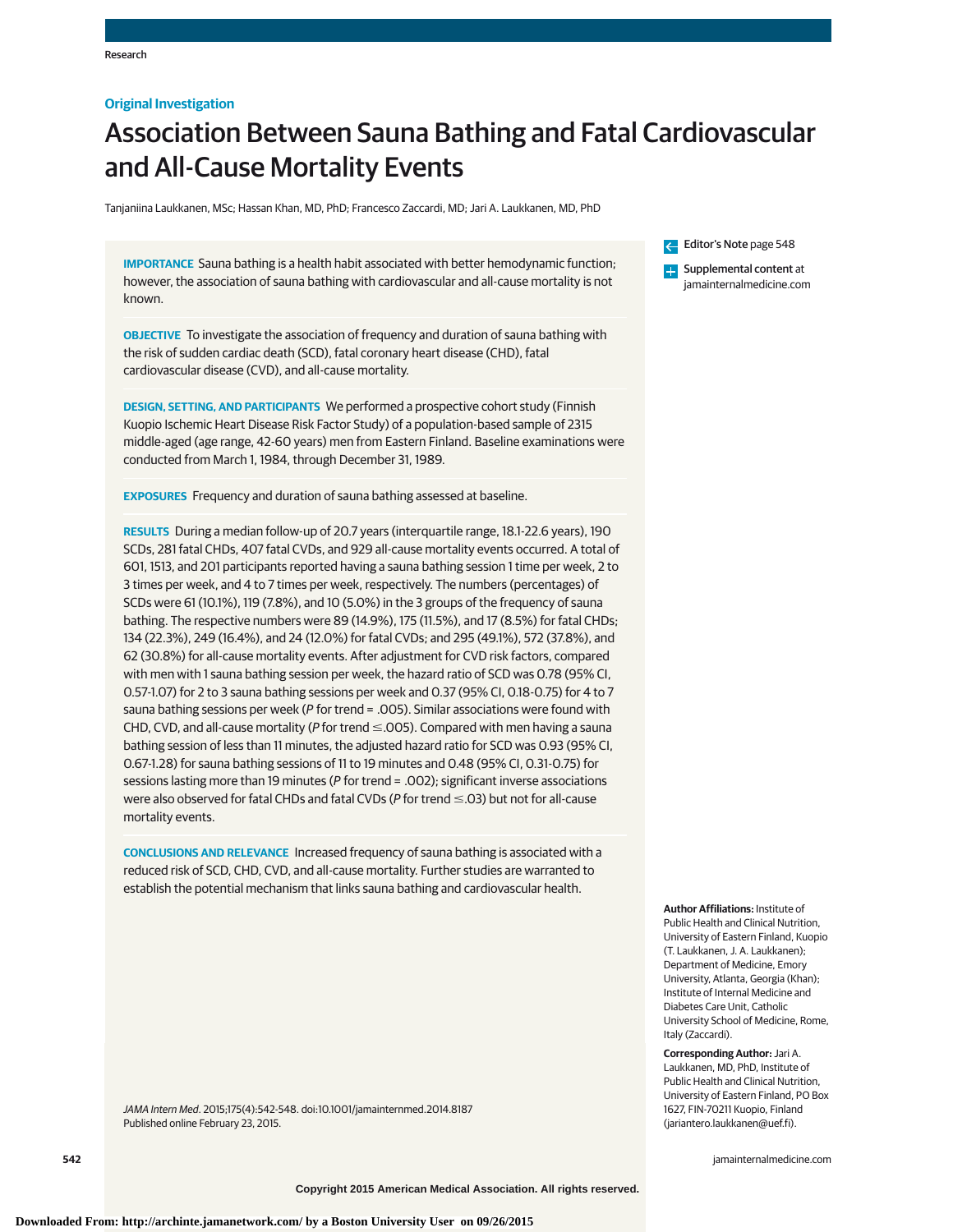**Most sudden cardiac deaths (SCDs) occur in the general**<br>population, and most SCDs occur outside the hospital<br>tal with few or no early warning signs.<sup>1</sup> Therefore, as-<br>containment of lifectule characteristics that could be population, and most SCDs occur outside the hospicertainment of lifestyle characteristics that could be protective against SCD is important. Although some studies<sup>2-4</sup> have found sauna bathing to be associated with a better cardiovascular and circulatory function, the association between regular sauna bathing and the risk of SCD and fatal cardiovascular diseases (CVDs) is not known. Long-term sauna bathing has been associated with lower blood pressure and enhanced left ventricular function<sup>3,4</sup> and thus potentiallywith reduced CVD risk. Sauna bathing leads to skin sweating–induced fluid loss and increase in heart rate, which are physiologic responses to warm temperature.<sup>5,6</sup>

Previous studies<sup>2,3</sup> have found some positive effects of thermal exposure on CVD risk factors; however, the longterm effects of sauna bathing on risk of cardiovascular events, including the association between the frequency and duration of sauna bathing and the risk of SCD, are not well defined. The aim of this prospective study was to investigate the association between exposure to sauna bathing and the risk of SCD, fatal coronary heart disease (CHD), fatal CVD, and allcause mortality events in the general male population.

## Methods

#### Study Population

The study was approved by the Research Ethics Committee of the University of Eastern Finland, Kuopio. Each participant gave written informed consent. This study (Finnish Kuopio Ischemic Heart Disease Risk Factor Study) was designed to investigate risk predictors for atherosclerotic cardiovascular outcomes in a population-based sample of men from Eastern Finland. Participants were a randomly selected sample of 3433 men aged 42 to 60 years who resided in Kuopio, Finland, or its surrounding rural communities.<sup>7</sup> Of those invited, 2682 (78.1%) participated in the study, and those with complete information on sauna bathing were included (N = 2327). Twelve men who did not use a sauna were excluded, leaving 2315 participants for the analyses. Baseline examinations were conducted from March 1, 1984, through December 31, 1989.

## Assessment of Sauna Bathing

A traditional Finnish sauna has dry air (humidity 10%-20%) with a relatively high temperature. The recommended temperature for a sauna is usually 80°C to 100°C at the level of the bather's face. Humidity is temporarily increased by throwing water on the hot rocks of the sauna heater. Sauna bathing was assessed by a self-administrated questionnaire based on weekly sauna bathing sessions, duration, and temperature.<sup>8</sup> The assessment represents typical sauna use during the week. The temperature in the sauna room was measured using a thermometer in the sauna and self-reported. The questionnaires were checked by an experienced nurse at the time of baseline examination.

#### Assessment of Risk Factors

Risk factors were assessed at baseline. The lifelong effect of smoking (cigarette pack-years) was estimated as the product of

Sauna Bathing and Mortality **No. 2008** Critical Investigation Research

the number of years smoking and the number of tobacco products smoked daily at the time of examination.9 Resting blood pressure was measured between 8 and 10 AM with a randomzero sphygmomanometer. The cholesterol contents of serum lipoprotein fractions and triglycerides were measured enzymatically (Boehringer Mannheim). Serum high-density lipoprotein cholesterol and its subfractions were separated from fresh serum samples using ultracentrifugation and precipitation. Serum C-reactive protein was measured with an immunometric assay (Immulite High Sensitivity C-reactive Protein Assay; Diagnostic Products Corporation). The use of medications, baseline diseases, the level of physical activity, and socioeconomic status were assessed by self-administered questionnaires.9Chronic disease diagnoses andmedication use were checked during amedical examination by the internist. Alcohol consumption was assessed using the Nordic Alcohol Consumption Inventory.<sup>9</sup> Body mass index (BMI) was calculated as the weight in kilograms divided by height in meters squared. Heart rate and electrocardiographic findings, including the definition of left ventricular hypertrophy (Sokolow-Lyon index), were recorded at rest.<sup>10</sup> The standardized cycle testing protocol was composed of an increase in the workload of 20 W/min with the direct analyses of respiratory gases (Medical Graphics Corporation). Cardiorespiratory fitnesswas defined as the highest value or the plateau of oxygen uptake.<sup>10,11</sup>

#### Classification of Outcomes

All deaths that occurred by the end of 2011 were checked against the hospital documents, health center wards, and death certificates. There were no losses to follow-up. The sources of information were interviews, hospital documents, death certificates, autopsy reports, and medicolegal reports.10 A death was determined to be an SCD when it occurred within 1 hour of the onset of an abrupt change in symptoms or within 24 hours after the onset of symptoms when clinical findings did not reveal a noncardiac cause of sudden death. The deaths due to aortic aneurysm rupture, cardiac rupture or tamponade, and pulmonary embolism, cancer, or other noncardiac comorbidities were not included as SCDs. All hospital documents, including medical records, laboratory and electrocardiographic findings from hospital and paramedical staff, and the use of medications and defibrillators, were available to use.<sup>10</sup> The CHD and CVD deaths were coded using *International Classification of Diseases, Ninth Revision (ICD-9),* and *International Statistical Classification of Diseases, 10th Revision (ICD-10),* codes. The documents related to the death were cross-checked in detail by 2 physicians. The Independent Events Committee, masked to clinical data, performed classification of deaths.

#### Statistical Analysis

Differences in baseline characteristics were examined using analysis of variance and the  $\chi^2$  test. Descriptive data are presented as means (SDs) and numbers (percentages). Risk factors for main outcomes were analyzed using the multivariable Cox model. Men were divided into groups on the basis of the frequency of sauna bathing (1, 2-3, and 4-7 times per week) and the duration of a sauna bathing session (<11, 11-19, and >19minutes). Coxmultivariablemodelswere adjusted for age, BMI, sys-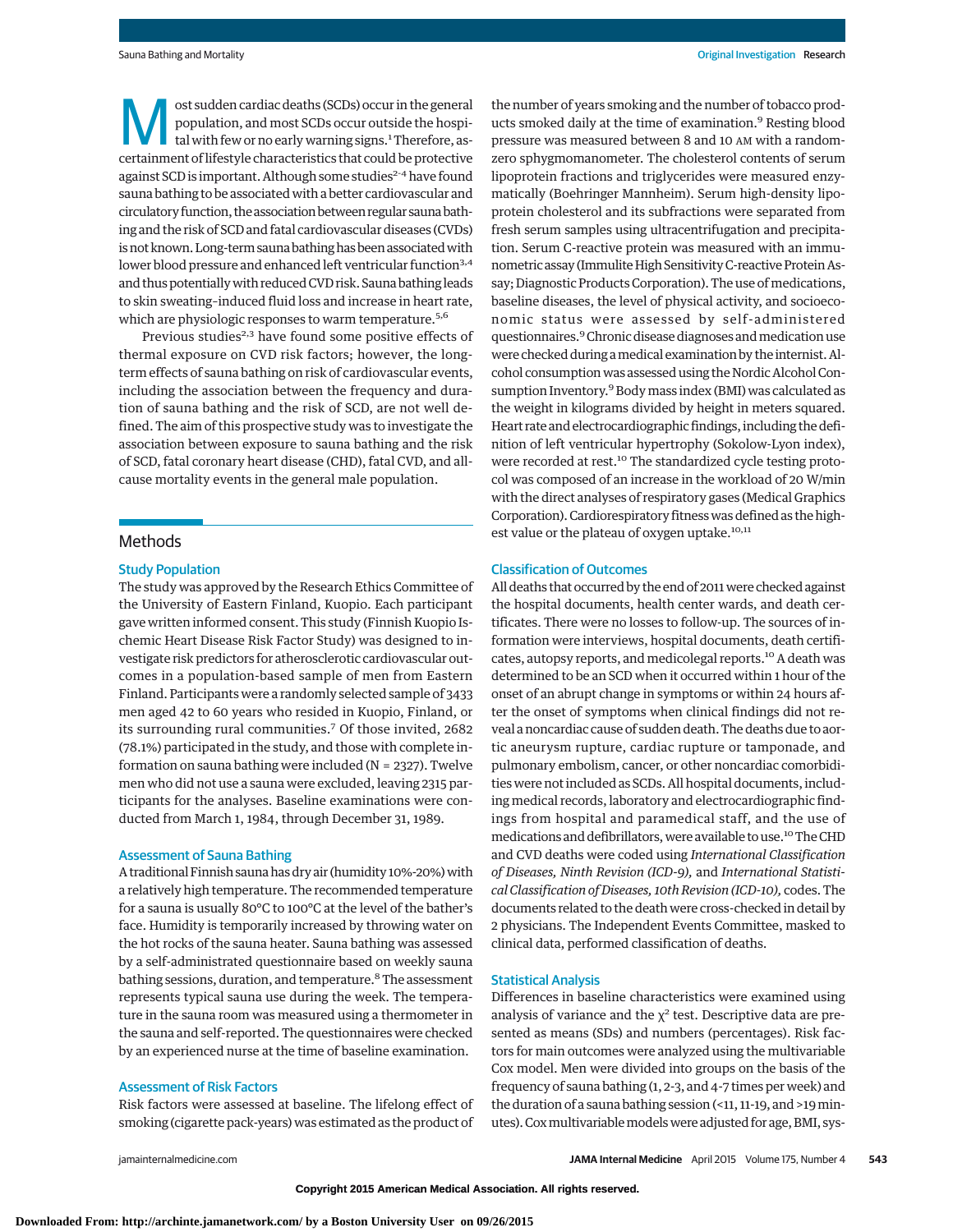| Characteristic                           | Finding      |
|------------------------------------------|--------------|
| Age, y                                   | 53.1(5.1)    |
| <b>BMI</b>                               | 26.9(3.5)    |
| Waist to hip ratio                       | 0.95(0.06)   |
| Cigarette smoking, pack-years            | 8.4(16.5)    |
| Alcohol consumption, g/wk                | 74.2 (121.3) |
| Serum cholesterol, mg/dL                 |              |
| Total                                    | 228 (41)     |
| LDL-C                                    | 156 (39)     |
| HDL-C                                    | 50(12)       |
| Triglycerides                            | 113 (73)     |
| Blood pressure, mm Hg                    |              |
| Systolic                                 | 134 (16)     |
| <b>Diastolic</b>                         | 88 (10)      |
| Fasting plasma glucose, mg/dL            | 95(22)       |
| Serum insulin, µIU/L                     | 11.6(7.0)    |
| Cardiorespiratory fitness, mL/kg/min     | 30.2(8.0)    |
| Physical activity, kcal/d <sup>b</sup>   | 372 (357)    |
| Socioeconomic status <sup>c</sup>        | 8.4(4.2)     |
| No. (%) of participants                  |              |
| <b>Smokers</b>                           | 699 (30.1)   |
| Type 2 diabetes mellitus                 | 118(5.1)     |
| Coronary heart disease                   | 554 (23.9)   |
| Family history of coronary heart disease | 1302 (56.2)  |
| History of hypertension                  | 795 (34.3)   |
| Family history of hypertension           | 1111 (47.9)  |
| Heart failure <sup>d</sup>               | 174 (7.5)    |
| Cardiomyopathy <sup>d</sup>              | 47(2.1)      |
| Cerebrovascular disease                  | 64 (2.7)     |
| Claudication                             | 86(3.7)      |
| Arrhythmias <sup>e</sup>                 | 417 (18.0)   |
| Pulmonary disease <sup>f</sup>           | 320 (13.8)   |
| Cancer                                   | 44 (1.9)     |
| Regular use of medications               |              |
| Antihypertensive medication              | 494 (21.3)   |
| <b>B-Blocker</b>                         | 400 (17.2)   |
| Acetylsalicylic acid                     | 164(7.1)     |

Abbreviations: BMI, body mass index (calculated as weight in kilograms divided by height in meters squared); HDL-C, high-density lipoprotein cholesterol; LDL-C, low-density lipoprotein cholesterol.

SI conversion factors: To convert total cholesterol, HDL-C, and LDL-C to millimoles per liter, multiply by 0.0259; to convert triglycerides to millimoles per liter, multiply by 0.0113; to convert glucose to millimoles per liter, multiply by 0.0555; and to convert insulin to picomoles per liter, multiply by 6.945.

- <sup>a</sup> Data are presented as mean (SD) unless otherwise indicated.
- b Physical activity was computed by multiplying the duration and intensity of each physical activity by body weight. Physical activity was assessed using the 12-month physical activity questionnaire.
- <sup>c</sup> Socioeconomic status is a summary index that combines measures of income, educational level, occupation, occupational prestige, material standard of living, and housing conditions, all of which were assessed with self-reported questionnaires.
- d Diagnosis is based on clinical findings and symptoms and/or echocardiography.
- <sup>e</sup> Arrhythmias included extrasystolia, regular or paroxysmal atrial fibrillation, and supraventricular tachycardia.
- <sup>f</sup> Pulmonary diseases included bronchial asthma, chronic obstructive pulmonary disease, and pulmonary tuberculosis.

tolic blood pressure, serum low-density lipoprotein cholesterol level, smoking, alcohol consumption, previous myocardial infarction, type 2 diabetes mellitus, cardiorespiratory fitness, resting heart rate, physical activity, and socioeconomic status. Covariates were selected on the basis of their previously established role as a well-defined predictive factor on the basis of overall evidence and available data. The cumulative survival from SCD according to the frequency of sauna bathing was calculated using the Kaplan-Meier method. Sensitivity analyses were performed, first excluding participants who died in the first 5 years of follow-up and then restricting follow-up time to 10 years.

Hazard ratios were estimated as antilogarithms of coefficients from multivariable models. The fit of the proportional hazards models was examined by plotting the hazard functions in different categories of risk factors over time. The proportional hazards assumption was verified for all variables by inspection of the plots of Schoenfeld residual for covariates. The linearity assumption was satisfied for all continuous variables and assessed with Martingale residuals for each continuous variable against survival time. Subgroup analyses were conducted using interaction tests to assess statistical evidence of any differences in hazard ratios across levels of prespecified individual-level characteristics, such as age at survey, history of diabetes, hypertension, smoking, prevalent CVD, BMI, cardiorespiratory fitness, and left ventricular hypertrophy. *P* < .05 was considered statistically significant. Statistical analyses were performed using STATA software, version 12 (Stata Corp).

## Results

## Baseline Characteristics

The mean (SD) age and BMI of the study participants were 53 (5) years and 26.9 (3.5), respectively. The mean (SD) frequency, duration, and temperature of sauna bathing were 2.1 (1.1) times per week (range, 1-7 times per week), 14.2 (7.5) minutes (range, 2-90 minutes), and 78.9°C (9.6°C) (range, 40°C-100°C), respectively; all other baseline characteristics are given in Table 1.

The mean temperature of the sauna room was slightly lower (77°C) among men who had sauna bathing sessions 4 or more times per week compared with those with only 1 sauna bathing session per week (80°C) (*P* < .001), whereas the mean duration of a single sauna bathing session did not differ significantly according to the frequency of sauna bathing (*P* = .38); eTable 1 in the Supplement gives themain characteristics of the study population according to the frequency of sauna bathing.

#### Sauna Bathing and Outcome Events

The mean follow-up time to death or the end of follow-up was 18.8 years (median, 20.7 years; interquartile range, 18.1-22.6 years). A total of 190 SCDs occurred during the follow-up; the number of CHDs, CVDs, and all-cause mortality events were 281, 407, and 929, respectively. The numbers (percentages) of SCDs were 61 (10.1%), 119 (7.8%), and 10 (5.0%) according to the 3 groups of the frequency of sauna bathing (1, 2-3, and 4-7 times per week, respectively) (eTable 1 in the Supplement). The corresponding numbers were 89 (14.9%), 175 (11.5%), and 17 (8.5%) for fatal CHDs; 134 (22.3%), 249 (16.4%), and 24 (12.0%)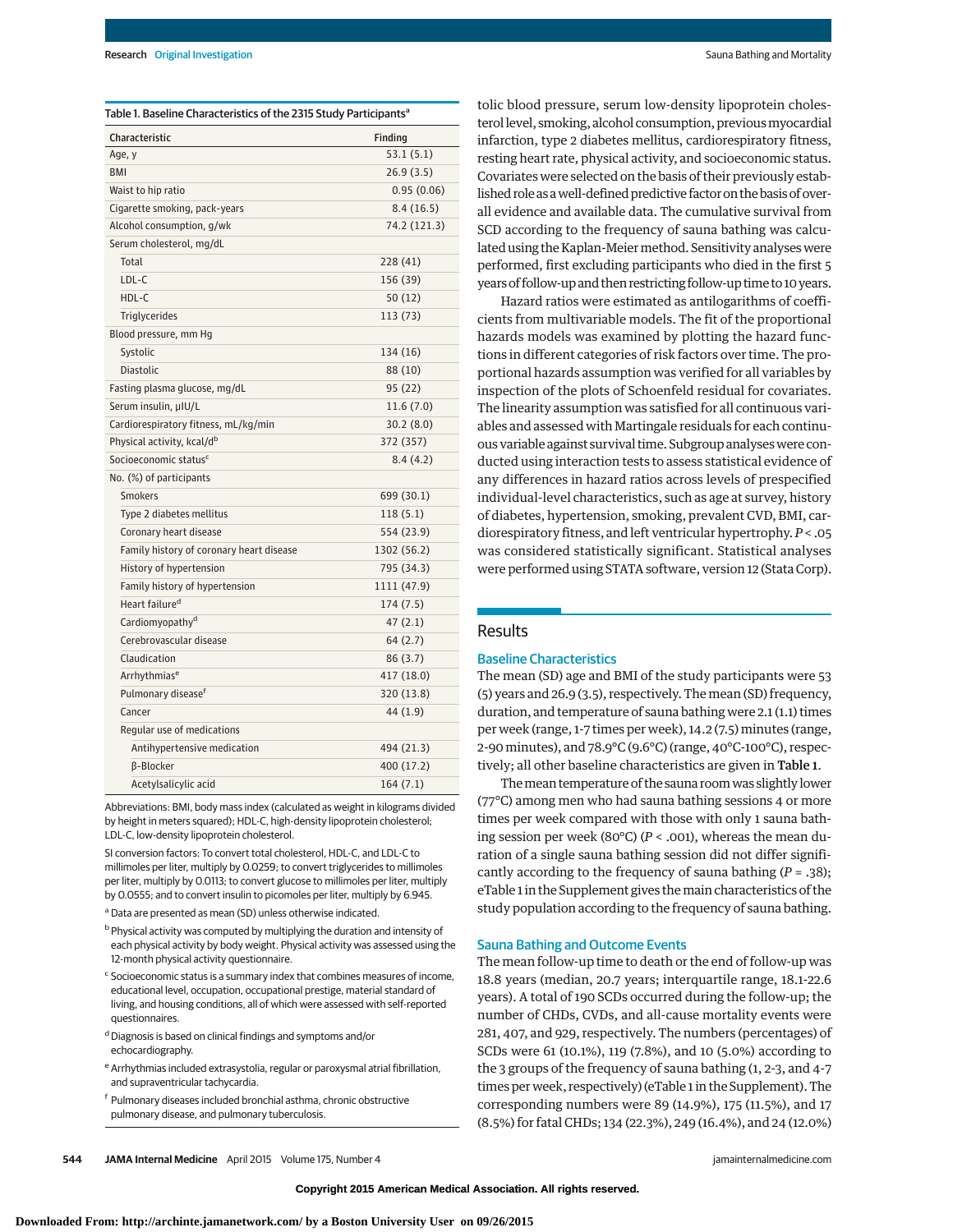#### Figure. Cumulative Kaplan-Meier Curves for Sudden Cardiac Death During Follow-up



A, Frequency of sauna bathing per week ( $P = .045$ ); B, duration of sauna bathing session ( $P = .009$ ).

#### Table 2. Hazard Ratios of Sudden Cardiac Death, Fatal Coronary Heart Disease, Fatal Cardiovascular Disease, and All-Cause Mortality According to the Frequency of Sauna Bathing

|                                                   | Sudden Cardiac Death<br>$(n = 190)^{a}$     |         | <b>Fatal Coronary Heart Disease</b><br>$(n = 281)$ |         | <b>Fatal Cardiovascular Disease</b><br>$(n = 407)$ |         | <b>All-Cause Mortality</b><br>$(n = 929)$   |         |
|---------------------------------------------------|---------------------------------------------|---------|----------------------------------------------------|---------|----------------------------------------------------|---------|---------------------------------------------|---------|
| <b>Frequency of Sauna</b>                         | <b>Hazard Ratio</b><br>$(95% \, \text{Cl})$ | P Value | <b>Hazard Ratio</b><br>$(95% \, \text{Cl})$        | P Value | <b>Hazard Ratio</b><br>$(95% \, \text{Cl})$        | P Value | <b>Hazard Ratio</b><br>$(95% \, \text{Cl})$ | P Value |
| <b>Age-Adjusted Hazard Ratios</b>                 |                                             |         |                                                    |         |                                                    |         |                                             |         |
| 1 Time per week<br>$(n = 601)$                    | 1 [Reference]                               |         | 1 [Reference]                                      |         | 1 [Reference]                                      |         | 1 [Reference]                               |         |
| 2-3 Times per week ( $n = 1513$ )                 | $0.71(0.52-0.96)$                           | .03     | $0.71(0.56-0.93)$                                  | .01     | $0.68(0.55-0.84)$                                  | < 0.001 | $0.69(0.60-0.79)$ <.001                     |         |
| 4-7 Times per week ( $n = 201$ )                  | $0.49(0.25-0.96)$ .04                       |         | $0.60(0.35-0.99)$                                  | .04     | $0.55(0.36-0.85)$                                  | .007    | $0.61(0.46-0.80)$ <.001                     |         |
| P value for trend                                 | .008                                        |         | .006                                               |         | < 0.001                                            |         | .001                                        |         |
| Multivariable-Adjusted Hazard Ratios <sup>b</sup> |                                             |         |                                                    |         |                                                    |         |                                             |         |
| 1 Time per week<br>$(n = 601)$                    | 1 [Reference]                               |         | 1 [Reference]                                      |         | 1 [Reference]                                      |         | 1 [Reference]                               |         |
| 2-3 Times per week ( $n = 1513$ )                 | $0.78(0.57-1.07)$ .12                       |         | $0.77(0.60-0.99)$                                  | .04     | $0.73(0.59-0.89)$                                  | .002    | $0.76(0.66-0.88)$ <.001                     |         |
| 4-7 Times per week ( $n = 201$ )                  | $0.37(0.18-0.75)$ .006                      |         | $0.52(0.31-0.88)$                                  | .01     | $0.50(0.33-0.77)$                                  | .001    | $0.60(0.46-0.80)$ < 0.01                    |         |
| P value for trend                                 | .005                                        |         | .005                                               |         | < 0.001                                            |         | < 0.01                                      |         |

a A death was determined as a sudden cardiac death when it occurred within 1 hour after the onset of an abrupt change in symptoms or within 24 hours after onset of symptoms when autopsy data did not reveal a noncardiac cause of sudden death. Sudden cardiac deaths that occurred out of the hospital were also defined.

<sup>b</sup> Hazard ratios (95% CIs) are adjusted for age, body mass index, systolic blood pressure, serum low-density lipoprotein cholesterol level, smoking, alcohol consumption, previous myocardial infarction, type 2 diabetes mellitus, cardiorespiratory fitness, resting heart rate, physical activity, and socioeconomic status.

for fatal CVDs; and 295 (49.1%), 572 (37.8%), and 62 (30.8%) for all-cause mortality events.

Cumulative hazard curves revealed a greater risk of SCD among participants with lower frequency and duration of sauna bathing (Figure). After adjustment for CVD risk factors, the hazard ratio of SCD was 0.78 (95% CI, 0.57-1.07) for 2 to 3 sauna bathing sessions per week and 0.37 (95% CI, 0.18-0.75) for 4 to 7 sauna bathing sessions per week compared with men reporting 1 sauna bathing session per week (*P* for trend = .005; Table 2). Similarly, an inverse association was found between sauna bathing session duration and risk of SCD, with the risk 52% lower comparing participants in the top (>19 minutes per session) vs bottom (<11 minutes) groups of sauna bathing session duration (Table 3).

Participants with a higher frequency of sauna bathing per week also had a lower risk of CHD and CVD mortality (Table 2): the risk of fatal CHD events was 23% lower for 2 to 3 sauna bathing sessions per week and 48% lower for 4 to 7 sauna bathing sessions per week (*P* for trend = .005), respectively. Correspondent estimates for CVD mortality were 27% and 50% (*P* for trend < .001). Likewise, significant inverse associations were found between duration of sauna bathing and CHD (*P* for trend = .007) and CVD (*P* for trend = .03) mortality (Table 3). Frequency of sauna bathing, but not duration, was also inversely associated with allcause mortality, with a 40% reduction comparing 4 to 7 sessions vs 1 session of sauna bathing per week (Table 2 and Table 3).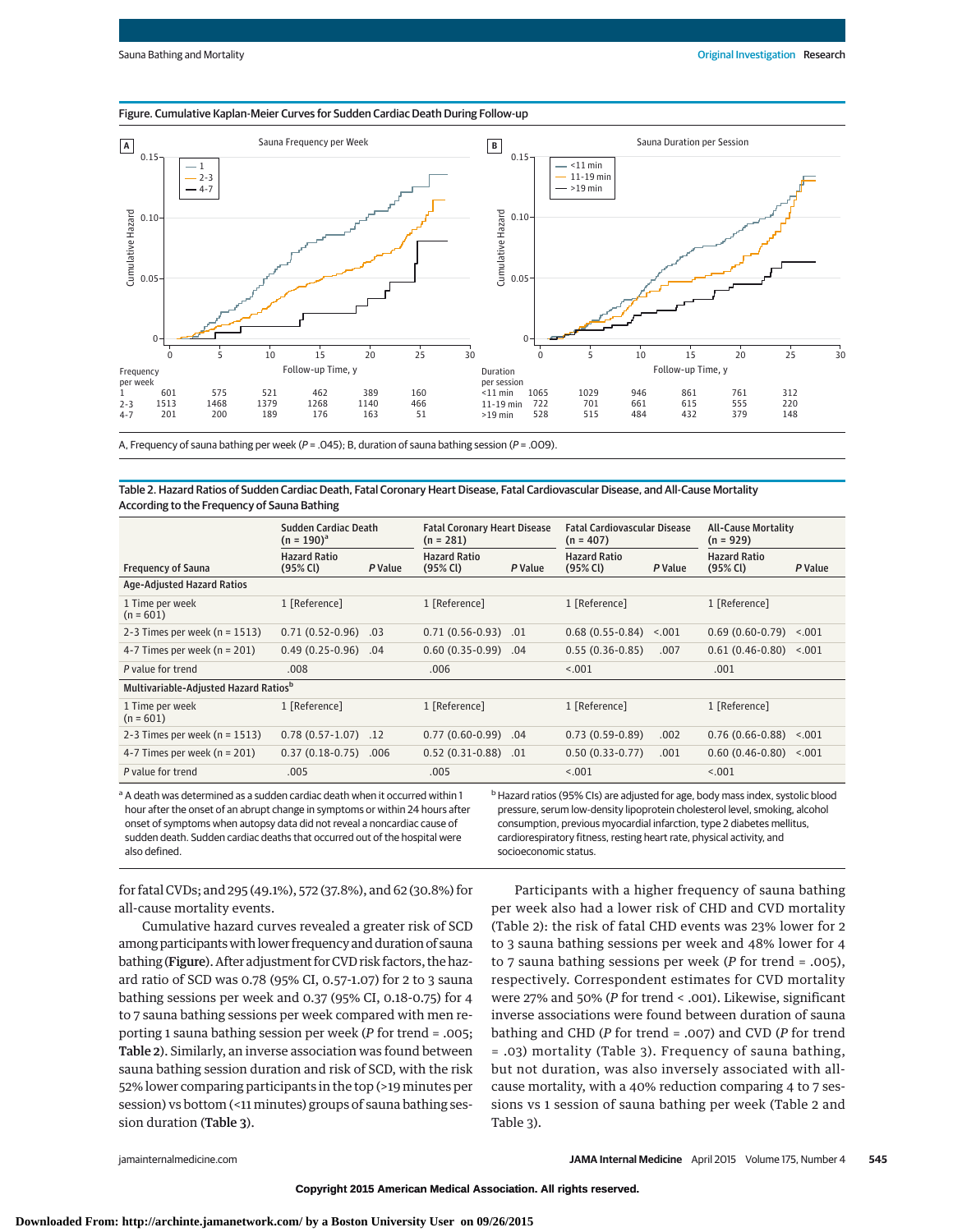Table 3. Hazard Ratios of Sudden Cardiac Death, Fatal Coronary Heart Disease, Fatal Cardiovascular Disease, and All-Cause Mortality According to the Duration of Sauna Bathing

|                                                   | Sudden Cardiac Death                   | <b>Fatal Coronary Heart Disease</b> |                                    |         | <b>Fatal Cardiovascular Disease</b> |         | <b>All-Cause Mortality</b>         |         |
|---------------------------------------------------|----------------------------------------|-------------------------------------|------------------------------------|---------|-------------------------------------|---------|------------------------------------|---------|
|                                                   | $(n = 190)^{a}$<br><b>Hazard Ratio</b> |                                     | $(n = 281)$<br><b>Hazard Ratio</b> |         | $(n = 407)$<br><b>Hazard Ratio</b>  |         | $(n = 929)$<br><b>Hazard Ratio</b> |         |
| <b>Duration of Sauna Bathing</b>                  | $(95% \, \text{Cl})$                   | P Value                             | $(95% \, \text{Cl})$               | P Value | $(95% \, \text{Cl})$                | P Value | $(95% \, \text{Cl})$               | P Value |
| Age-Adjusted Hazard Ratios                        |                                        |                                     |                                    |         |                                     |         |                                    |         |
| <11 Minutes<br>$(n = 1065)$                       | 1 [Reference]                          |                                     | 1 [Reference]                      |         | 1 [Reference]                       |         | 1 [Reference]                      |         |
| 11-19 Minutes (n = 722)                           | $0.80(0.58-1.11)$                      | .12                                 | $0.74(0.56-0.97)$                  | .03     | $0.81(0.66-1.01)$                   | .06     | $0.84(0.72-0.98)$                  | .02     |
| >19 Minutes<br>$(n = 528)$                        | $0.51(0.33-0.78)$                      | .002                                | $0.63(0.46-0.87)$                  | .005    | $0.77(0.60-0.98)$                   | .04     | $1.00(0.86 - 1.18)$                | .93     |
| P value for trend                                 | .001                                   |                                     | .002                               |         | .02                                 |         | .71                                |         |
| Multivariable-Adjusted Hazard Ratios <sup>b</sup> |                                        |                                     |                                    |         |                                     |         |                                    |         |
| <11 Minutes<br>$(n = 1065)$                       | 1 [Reference]                          |                                     | 1 [Reference]                      |         | 1 [Reference]                       |         | 1 [Reference]                      |         |
| 11-19 Minutes (n = $722$ )                        | $0.93(0.67-1.28)$                      | .66                                 | $0.90(0.73-1.17)$                  | .42     | $0.92(0.74-1.14)$                   | .43     | $0.91(0.78-1.06)$                  | .20     |
| >19 Minutes<br>$(n = 528)$                        | $0.48(0.31-0.75)$                      | .001                                | $0.64(0.46-0.88)$                  | .006    | $0.76(0.59-0.97)$                   | .03     | $0.83(0.87 - 1.20)$                | .82     |
| P value for trend                                 | .002                                   |                                     | .007                               |         | .03                                 |         | .93                                |         |

<sup>a</sup> A death was determined as a sudden cardiac death when it occurred within 1 hour after the onset of an abrupt change in symptoms or within 24 hours after onset of symptoms when autopsy data did not reveal a noncardiac cause of sudden death. Sudden cardiac deaths that occurred out of the hospital were also defined.

<sup>b</sup> Hazard ratios (95% CIs) are adjusted for age, body mass index, systolic blood pressure, serum low-density lipoprotein cholesterol, smoking, alcohol consumption, previous myocardial infarction, type 2 diabetes mellitus, cardiorespiratory fitness and resting heart rate, physical activity, and socioeconomic status.

#### Subgroup Analyses

eFigure 1, eFigure 2, and eFigure 3 in the Supplement show the associations, according to individual-level characteristics, between the frequency and duration of sauna bathing and the risk of SCD, fatal CHD, and fatal CVD. The results were consistent among subgroups, although associations seem to be somewhat stronger in nonsmokers and in men with type 2 diabetes and poor cardiorespiratory fitness at baseline.

#### Sensitivity Analyses

In sensitivity analyses, the associations between frequency and duration of sauna bathing with SCDs, fatal CHDs, fatal CVDs, and all-cause mortality events remained consistent, excluding those who died in the first 5 years of follow-up (eTable 2 in the Supplement) and when limiting the follow-up to the first 10 years (eTable 3 in the Supplement).

# **Discussion**

Although previous population studies<sup>2-4</sup> have suggested possible positive effects of sauna bathing on cardiovascular health, this study extends these observations by finding that sauna bathing is inversely associated with the risk of SCD, CHD, CVD, and all-cause mortality. The higher frequency of sauna bathing was related to a considerable decreased risk of SCDs, fatal CHDs, fatal CVDs, and all-cause mortality events independently from conventional risk factors.

Heart rate may increase up to 100/min during moderate sauna bathing sessions<sup>4,5,12,13</sup> and up to 150/min during more intense warm sauna bathing,<sup>14,15</sup> corresponding to low- and moderate-intensity physical exercise training. These proposed functional improvements associated with sauna bathing correspond to similar benefits seen with regular physical

exercise, such as improvement in blood pressure and left ventricular function.3,4 It has been documented that cardiac output is increased mainly because of the increase in heart rate during sauna bathing.<sup>4,12,16</sup> In the typical warm and relatively dry Finnish sauna, skin blood flow usually increases, leading to the higher cardiac output, whereas blood flow to internal organs decreaseswith an increased body temperature.5,16 Sweat is secreted at a rate of 0.6 to 1.0 kg/h at temperatures of 80°C to 90°C, with a mean total secretion of 0.5 kg during a typical sauna bathing session.<sup>12,16,17</sup>

Repeated sauna treatment improves endothelial function in patients with CHD risk factors and heart failure, suggesting a preventive role of thermal therapy for endothelium.18-20 Previous studies<sup>20,21</sup> have found improved exercise capacity and ejection fraction, lowered incidence of arrhythmias with positive alteration of the autonomic nervous system, and reduced levels of natriuretic peptides and norepinephrine due to regular sauna treatment in patients with heart failure. Other evidence indicates that blood pressuremay be lower among those who are living in warm conditions.<sup>22</sup> Regular long-term sauna bathing 2 times per week increases left ventricular ejection fraction and lowers blood pressure, especially in patients with hypertension.<sup>23</sup> Frequent sauna bathing has been proposed to improve heat tolerance during a long period.<sup>24</sup> In addition, sauna bathing has also been found to increase vital capacity, minute ventilation, and forced expiratory volume of the lungs.<sup>25,26</sup>

Previous studies<sup>4,8</sup> have suggested that sauna bathing might have some harmful effects, whereas our results indicated a protective effect of sauna bathing on cardiovascular events. The possible differences in results obtained in Finnish studies compared with studies from other countries<sup>2,12</sup> may be at least partly due to the different conditions and temperature of the sauna. Dry sauna bathing seems to be safe, and even patients who have recovered from myocardial infarction and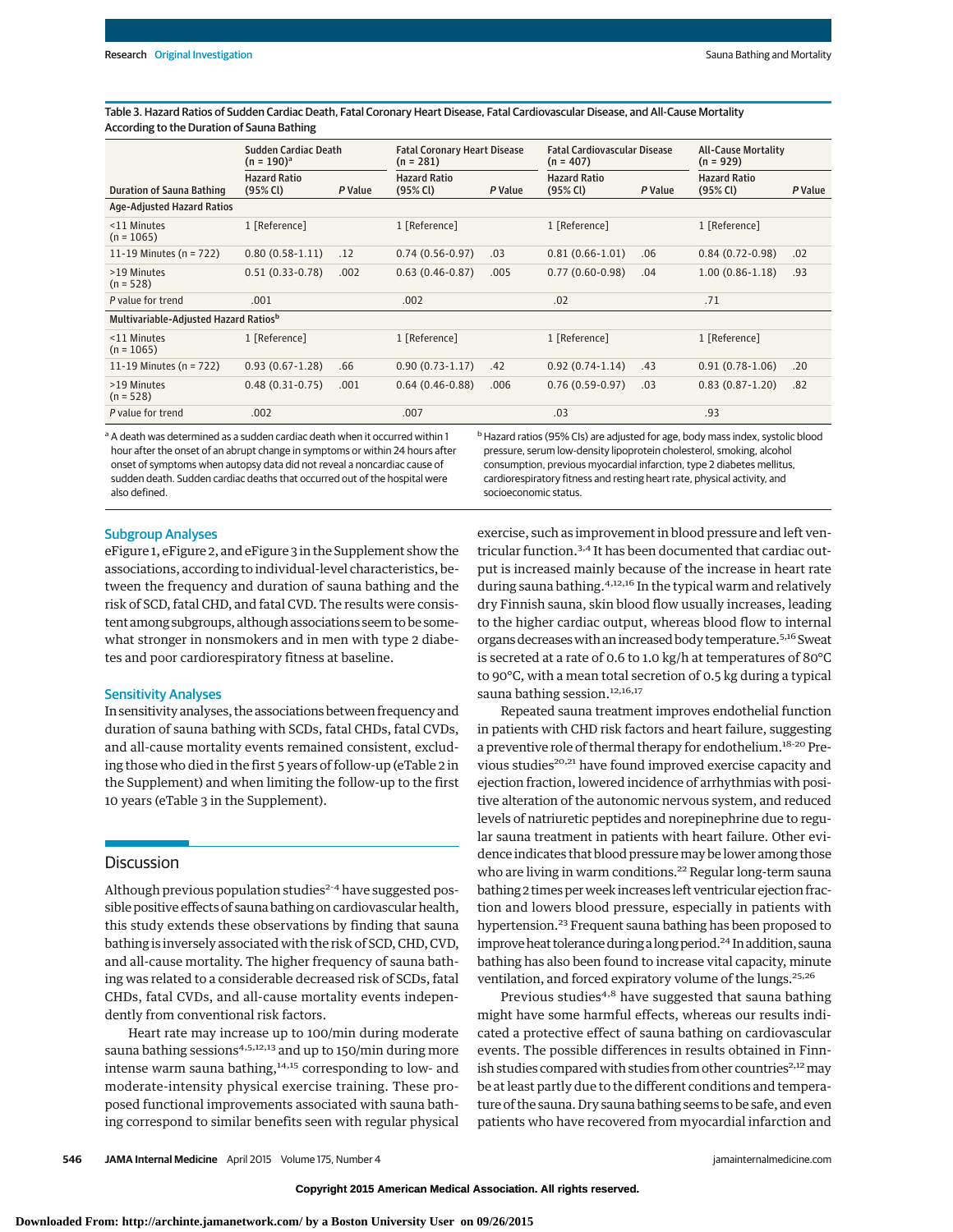patients with stable angina pectoris or heart failure can enjoy sauna bathing without any significant adverse cardiovascular effects.<sup>5,26</sup> However, individuals who are prone to orthostatic hypotension should be cautious when sauna bathing because of a possible decrease in blood pressure, which typically occurs immediately after sauna bathing.<sup>2,5</sup> Only 1% to 2% of sudden deaths occurred within 24 hours of sauna bathing, with most of them being unintentional, and alcohol intake together with sauna bathing has been a major contributing factor for these adverse events.<sup>4,27</sup>

Our representative sample of men makes it possible to generalize the observed results in male populations, although similar studies should be performed in female populations and among those who are not accustomed to regular sauna bathing. Our results of hot Finnish sauna bathing with a mean temperature of 79°C cannot be directly applied to steam rooms, hot tubs, and some other types of saunas, which may operate at lower temperatures than a typical Finnish sauna and do not allow pouring water on the rocks. Although many potential confounders were measured and adjusted for to ensure the validity of our key results, potential for residual confounding remains as with all observational studies. It is possible that underlying diagnosed or undiagnosed diseases may affect sauna

bathing habits, but our subgroup analyses according to various clinical characteristics were consistent. The main findings were parallel, although we excluded participants who died during the first 5 years of follow-up. We could not correct for regression dilution bias, which may have underestimated the associations found, because we had only a one-time questionnaire-based assessment of the frequency and duration of sauna bathing during a typical week. It is possible that sauna bathing habits have changed during follow-up because of probable changes in health habits or other diseases and medications of participants occurring during a long period. Practically, Finnish people are accustomed to have a sauna bath regularly at least once per week.<sup>5</sup>

## **Conclusions**

This study provides prospective evidence that sauna bathing is a protective factor against the risk of SCD, fatal CHD, fatal CVD, and all-cause mortality events in the general male population. Our results suggest that sauna bathing is a recommendable health habit, although further studies are needed to confirm our results in different population settings.

#### ARTICLE INFORMATION

**Accepted for Publication:** December 17, 2014.

**Published Online:** February 23, 2015. doi:10.1001/jamainternmed.2014.8187.

**Author Contributions:** Dr J. A. Laukkanen had full access to all the data in the study and takes responsibility for the integrity of the data and the accuracy of the data analysis.

Study concept and design: T. Laukkanen, Zaccardi, J. A. Laukkanen.

Acquisition, analysis, or interpretation of data: All authors.

Drafting of the manuscript: All authors.

Critical revision of the manuscript for important intellectual content: T. Laukkanen, Zaccardi, J. A. Laukkanen.

Statistical analysis: Khan, Zaccardi, J. A. Laukkanen. Obtaining funding: J. A. Laukkanen.

Administrative, technical, or material support: T. Laukkanen.

Study supervision: Zaccardi, J. A. Laukkanen.

**Conflict of Interest Disclosures:** None reported.

**Funding/Support:** This study was supported by the Finnish Medical Foundation, Finnish Foundation for Cardiovascular Research, and Finnish Cultural Foundation.

**Role of the Funder/Sponsor:** The funding source had no role in the design and conduct of the study; collection, management, analysis, and interpretation of the data; preparation, review, or approval of the manuscript; and the decision to submit the manuscript for publication.

**Additional Contributions:** The staff of the Kuopio Research Institute of Exercise Medicine, Research Institute of Public Health, and University of Eastern Finland collected data for this study.

#### **REFERENCES**

**1**. Zipes DP, Wellens HJ. Sudden cardiac death. Circulation. 1998;98(21):2334-2351.

**2**. Keast ML, Adamo KB. The Finnish sauna bath and its use in patients with cardiovascular disease. J Cardiopulm Rehabil. 2000;20(4):225-230.

**3**. Luurila OJ. The sauna and the heart. *J Intern Med.* 1992;231(4):319-320.

**4**. Hannuksela ML, Ellahham S. Benefits and risks of sauna bathing. Am J Med. 2001;110(2):118-126.

**5**. Kukkonen-Harjula K, Kauppinen K. Health effects and risks of sauna bathing. Int J Circumpolar Health. 2006;65(3):195-205.

**6**. González-Alonso J, Crandall CG, Johnson JM. The cardiovascular challenge of exercising in the heat.J Physiol. 2008;586(1):45-53.

**7**. Salonen JT. Is there a continuing need for longitudinal epidemiologic research? the Kuopio Ischaemic Heart Disease Risk Factor Study. Ann Clin Res. 1988;20(1-2):46-50.

**8**. Eisalo A, Luurila OJ. The Finnish sauna and cardiovascular diseases. Ann Clin Res. 1988;20(4): 267-270.

**9**. Lakka TA, Venäläinen JM, Rauramaa R, Salonen R, Tuomilehto J, Salonen JT. Relation of leisure-time physical activity and cardiorespiratory fitness to the risk of acute myocardial infarction. N Engl J Med. 1994;330(22):1549-1554.

**10**. Laukkanen JA, Mäkikallio TH, Rauramaa R, Kiviniemi V, Ronkainen K, Kurl S. Cardiorespiratory fitness is related to the risk of sudden cardiac death: a population-based follow-up study.J Am Coll Cardiol. 2010;56(18):1476-1483.

**11**. Laukkanen JA, Kurl S, Salonen R, Rauramaa R, Salonen JT. The predictive value of cardiorespiratory fitness for cardiovascular events in men with various risk profiles: a prospective population-based cohort study. Eur Heart J. 2004; 25(16):1428-1437.

**12**. Hasan J, Karvonen MJ, Piironen P. Special review, I: physiological effects of extreme heat as

studied in the Finnish "sauna" bath. Am J Phys Med. 1966;45(6):296-314.

**13**. Giannetti N, Juneau M, Arsenault A, et al. Sauna-induced myocardial ischemia in patients with coronary artery disease. Am J Med. 1999;107(3): 228-233.

**14**. Kukkonen-Harjula K, Oja P, Laustiola K, et al. Haemodynamic and hormonal responses to heat exposure in a Finnish sauna bath. Eur J Appl Physiol Occup Physiol. 1989;58(5):543-550.

**15**. Taggart P, Parkinson P, Carruthers M. Cardiac responses to thermal, physical, and emotional stress. Br Med J. 1972;3(5818):71-76.

**16**. Kauppinen K. Sauna, shower, and ice water immersion: physiological responses to brief exposures to heat, cool, and cold, part II: circulation. Arctic Med Res. 1989;48(2):64-74.

**17**. Vuori I. Sauna bather's circulation. Ann Clin Res. 1988;20(4):249-256.

**18**. Imamura M, Biro S, Kihara T, et al. Repeated thermal therapy improves impaired vascular endothelial function in patients with coronary risk factors.J Am Coll Cardiol. 2001;38(4):1083-1088.

**19**. Ohori T, Nozawa T, Ihori H, et al. Effect of repeated sauna treatment on exercise tolerance and endothelial function in patients with chronic heart failure. Am J Cardiol. 2012;109(1):100-104.

**20**. Kihara T, Biro S, Imamura M, et al. Repeated sauna treatment improves vascular endothelial and cardiac function in patients with chronic heart failure.J Am Coll Cardiol. 2002;39(5):754-759.

**21**. Kihara T, Biro S, Ikeda Y, et al. Effects of repeated sauna treatment on ventricular arrhythmias in patients with chronic heart failure. Circ J. 2004;68(12):1146-1151.

**22**. Lewington S, Li L, Sherliker P, et al; China Kadoorie Biobank Study Collaboration. Seasonal variation in blood pressure and its relationship with outdoor temperature in 10 diverse regions of China: